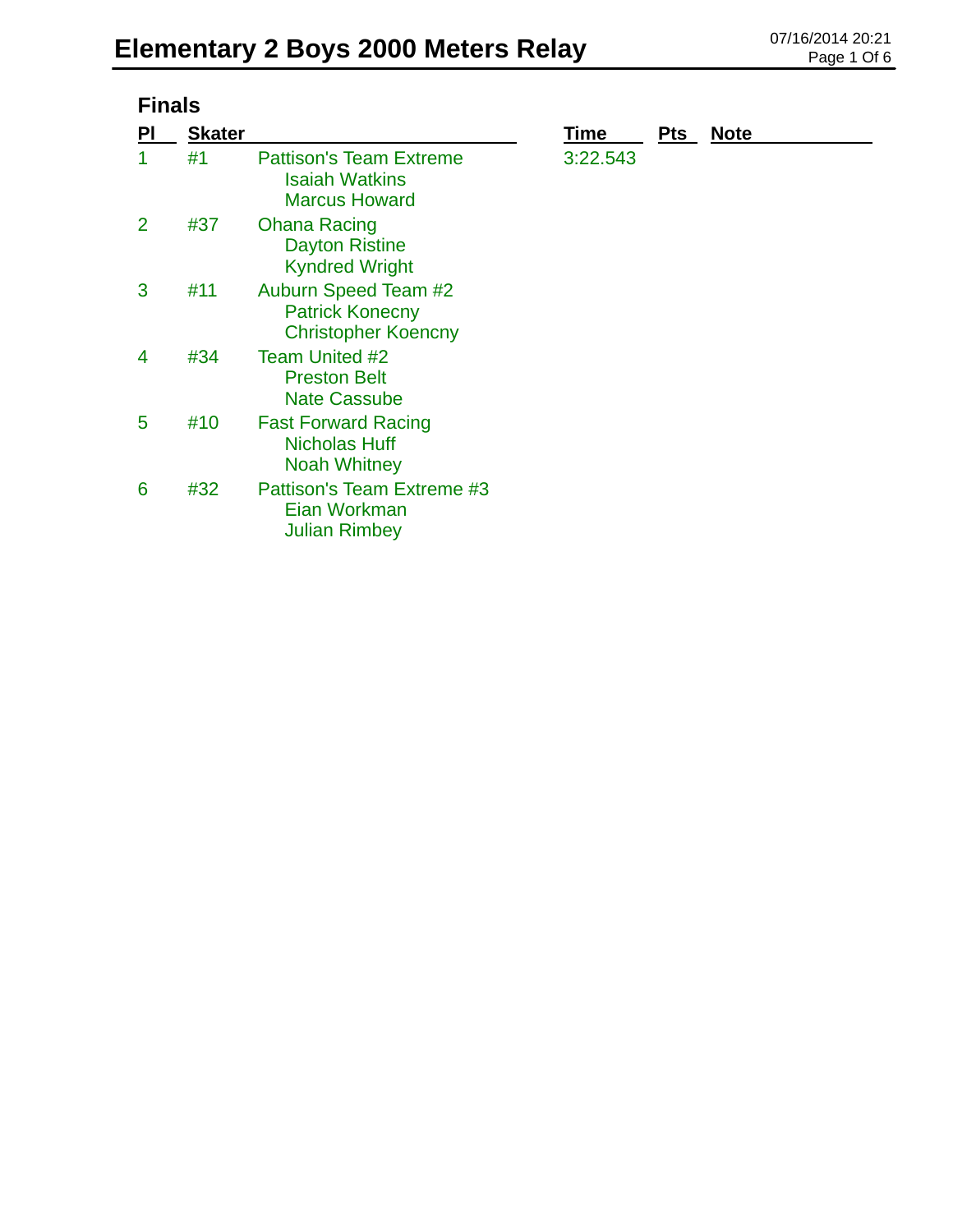# Elementary 2 Boys 2000 Meters Relay **DELEMENTER 2014 20:21** Page 2 Of 6

| Heat #1        |               |                                                                                 |          |            |                  |  |
|----------------|---------------|---------------------------------------------------------------------------------|----------|------------|------------------|--|
| PI             | <b>Skater</b> |                                                                                 | Time     | <b>Pts</b> | <b>Note</b>      |  |
| 1              | #1            | <b>Pattison's Team Extreme</b><br><b>Isaiah Watkins</b><br><b>Marcus Howard</b> | 3:30.898 |            | A <sub>1</sub>   |  |
| $\overline{2}$ | #2            | Stardust #2<br><b>Ayden Glover</b><br><b>Chase Thompson</b>                     |          |            | C <sub>2</sub>   |  |
| 3              | #9            | Piedmont Speed Team #3<br><b>Bryson Lawrie</b><br><b>Isaiah Jimenez</b>         |          |            | H <sub>3</sub>   |  |
| 4              | #5            | <b>Texas Speed Club</b><br>Diangelo Dodson<br><b>Trey Tinsley</b>               |          |            | D <sub>1</sub>   |  |
| 5              | #3            | <b>Fast Forward Racing #3</b><br><b>Davin Baker</b><br>Giovanni Dausi           |          |            | <b>B3</b>        |  |
| 6              | #18           | Southern Speed #4<br><b>Hugh Carson</b><br><b>Zander Mills</b>                  |          |            | C <sub>4</sub>   |  |
| <b>DQ</b>      | #8            | <b>Texas Speed Club #4</b><br><b>Kahlil Salome</b><br><b>Kristopher Foster</b>  |          |            | <b>Distanced</b> |  |
|                |               | Pattison's Inline Racing #4<br><b>Trevor Dorman</b><br><b>Ethan Ritchie</b>     |          |            |                  |  |
| <del>S€</del>  |               | <b>Team Roller Dome #2</b><br>Logan Goodrich<br><b>David Myer</b>               |          |            | <u>مب</u>        |  |
|                |               | Peak Racing #3<br><b>Kaiden Woods</b><br>Nathan Rodaway                         |          |            | ⊑3               |  |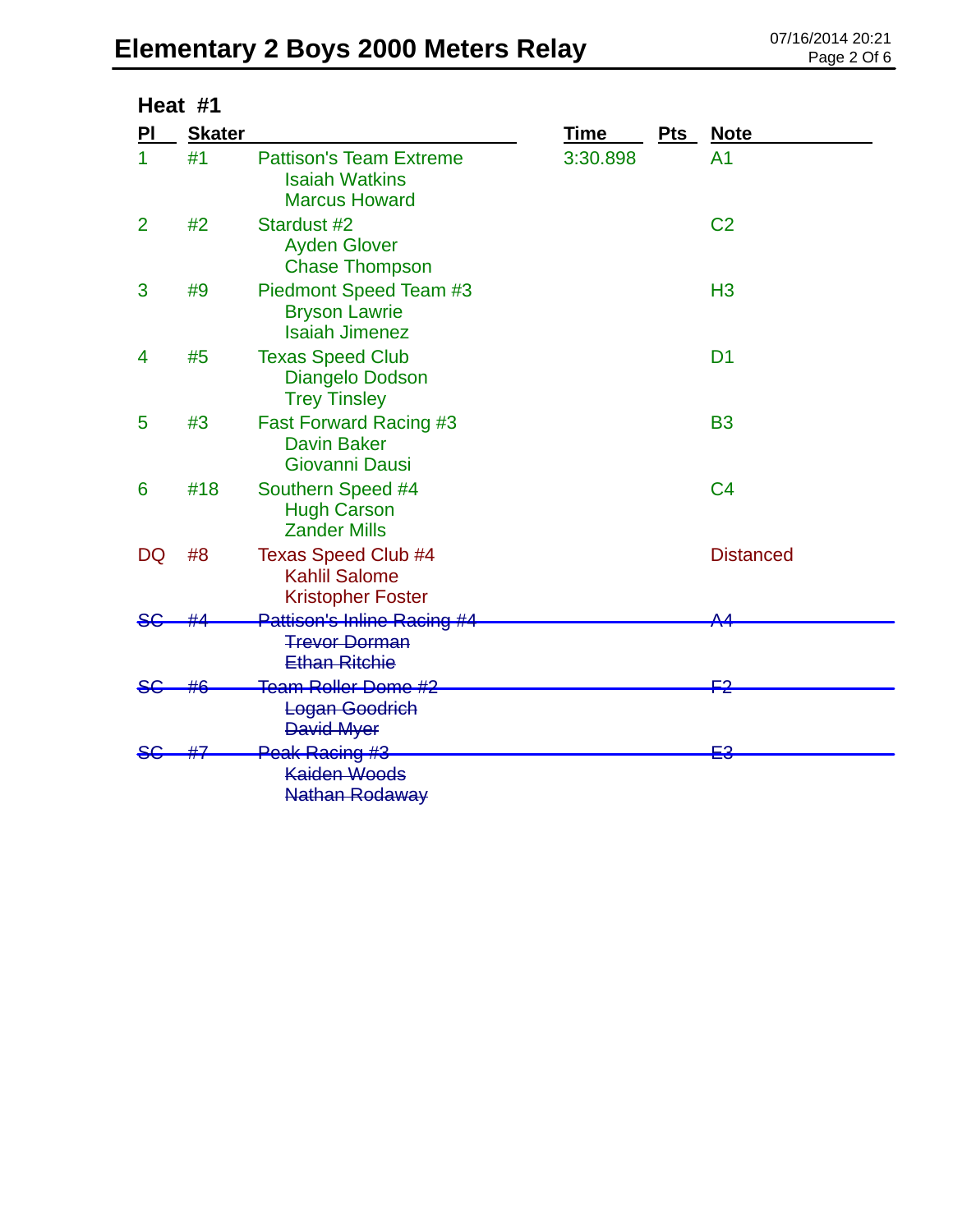# Elementary 2 Boys 2000 Meters Relay **DELEMENTER 2014 20:21** Page 3 Of 6

|                | Heat #2       |                                                                              |          |     |                  |
|----------------|---------------|------------------------------------------------------------------------------|----------|-----|------------------|
| PI             | <b>Skater</b> |                                                                              | Time     | Pts | <b>Note</b>      |
| 1              | #37           | <b>Ohana Racing</b><br><b>Dayton Ristine</b><br><b>Kyndred Wright</b>        | 3:29.190 |     | <b>B0</b>        |
| $\overline{2}$ | #11           | Auburn Speed Team #2<br><b>Patrick Konecny</b><br><b>Christopher Koencny</b> |          |     | A <sub>2</sub>   |
| 3              | #10           | <b>Fast Forward Racing</b><br><b>Nicholas Huff</b><br><b>Noah Whitney</b>    |          |     | <b>B1</b>        |
| 4              | #15           | DFW Speed #2<br><b>Keith Abney</b><br><b>Prince Rhine</b>                    |          |     | D <sub>2</sub>   |
| 5              | #16           | <b>Piedmont Speed Team</b><br><b>Logan Taylor</b><br><b>Waylon Luckett</b>   |          |     | H1               |
| 6              | #12           | Team FAST #3<br><b>Craig Walker</b><br><b>Steven Spangler</b>                |          |     | C <sub>3</sub>   |
| DQ             | #14           | <b>Team United</b><br><b>Zachary Belt</b><br><b>Donovan Graves</b>           |          |     | <b>Distanced</b> |
| <del>S€</del>  |               | <del>Olympic Speed Team</del>                                                |          |     | BO               |
|                |               | <b>Chris Wrublewski</b><br>Srivamshi Paca                                    |          |     |                  |
|                |               | Frenchtown Speed Team #4<br><b>Cody Bell</b><br><b>Kyle Bell</b>             |          |     | ₽4               |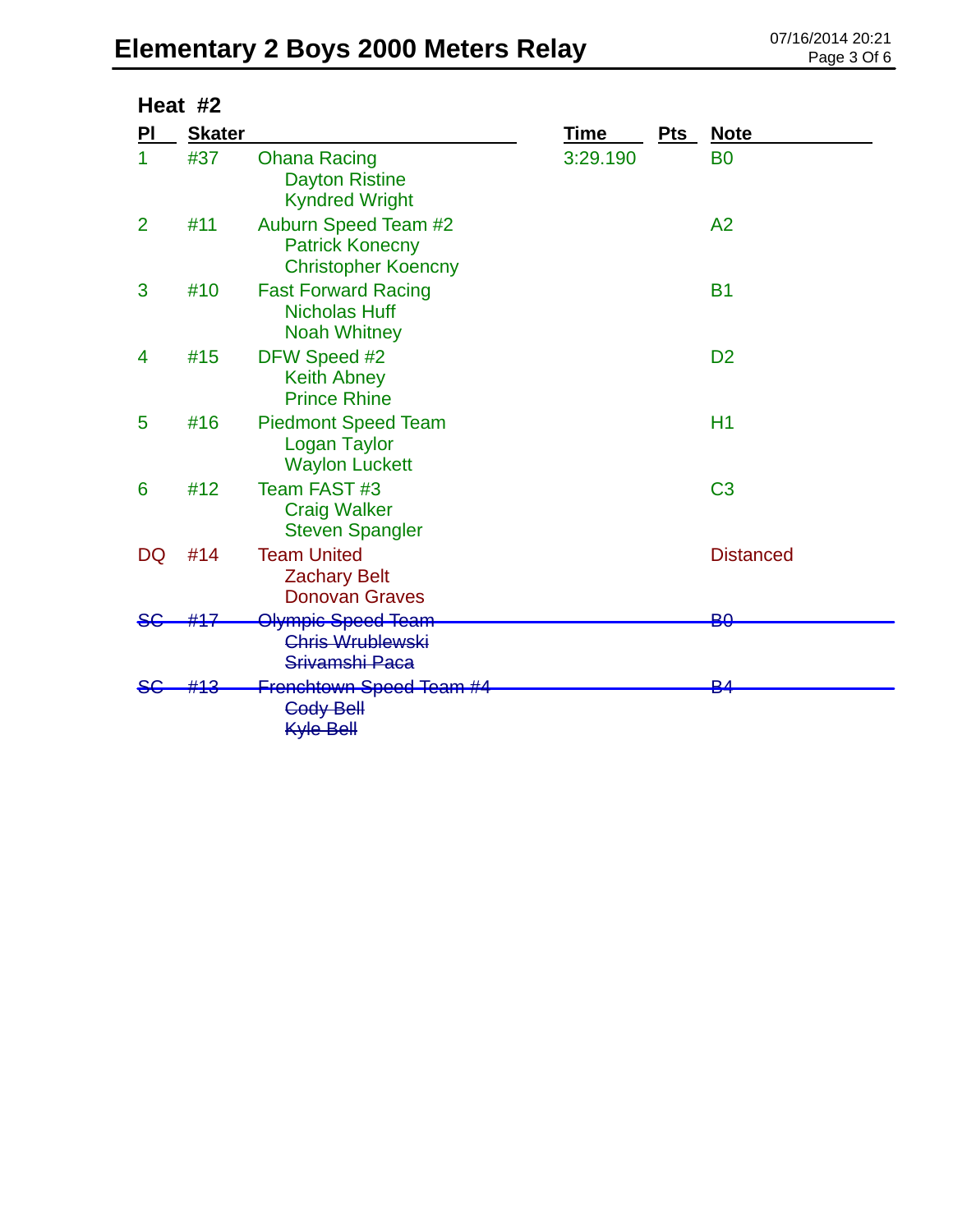# Elementary 2 Boys 2000 Meters Relay **DELEMENTER 2014 20:21** Page 4 Of 6

| Heat #3   |               |                                                                                       |          |     |                |  |
|-----------|---------------|---------------------------------------------------------------------------------------|----------|-----|----------------|--|
| <u>PI</u> | <b>Skater</b> |                                                                                       | Time     | Pts | <u>Note</u>    |  |
| 1         | #32           | Pattison's Team Extreme #3<br>Eian Workman<br><b>Julian Rimbey</b>                    | 3:31.538 |     | A <sub>3</sub> |  |
| 2         | #34           | <b>Team United #2</b><br><b>Preston Belt</b><br><b>Nate Cassube</b>                   |          |     | E2             |  |
| 3         | #30           | <b>Team Florida</b><br><b>Clark Day</b><br><b>David Hoover</b>                        |          |     | C <sub>1</sub> |  |
| 4         | #33           | <b>Great Skate Wolverines</b><br><b>Emmanuel Hazard</b><br><b>Gage Vanderwaal</b>     |          |     | F <sub>1</sub> |  |
| 5         | #31           | <b>Olympic Speed Team #2</b><br><b>Bradin Liber-Leach</b><br><b>Vedesh Yadlopalli</b> |          |     | <b>B2</b>      |  |
| 6         | #35           | Texas Speed Club #3<br><b>Jason Weesner</b><br><b>Jordan Felter</b>                   |          |     | D <sub>3</sub> |  |
| DQ        | #36           | Omni Speed Team #2<br><b>Luke Sutton</b><br><b>Tyler Martin</b>                       |          |     | No Relay       |  |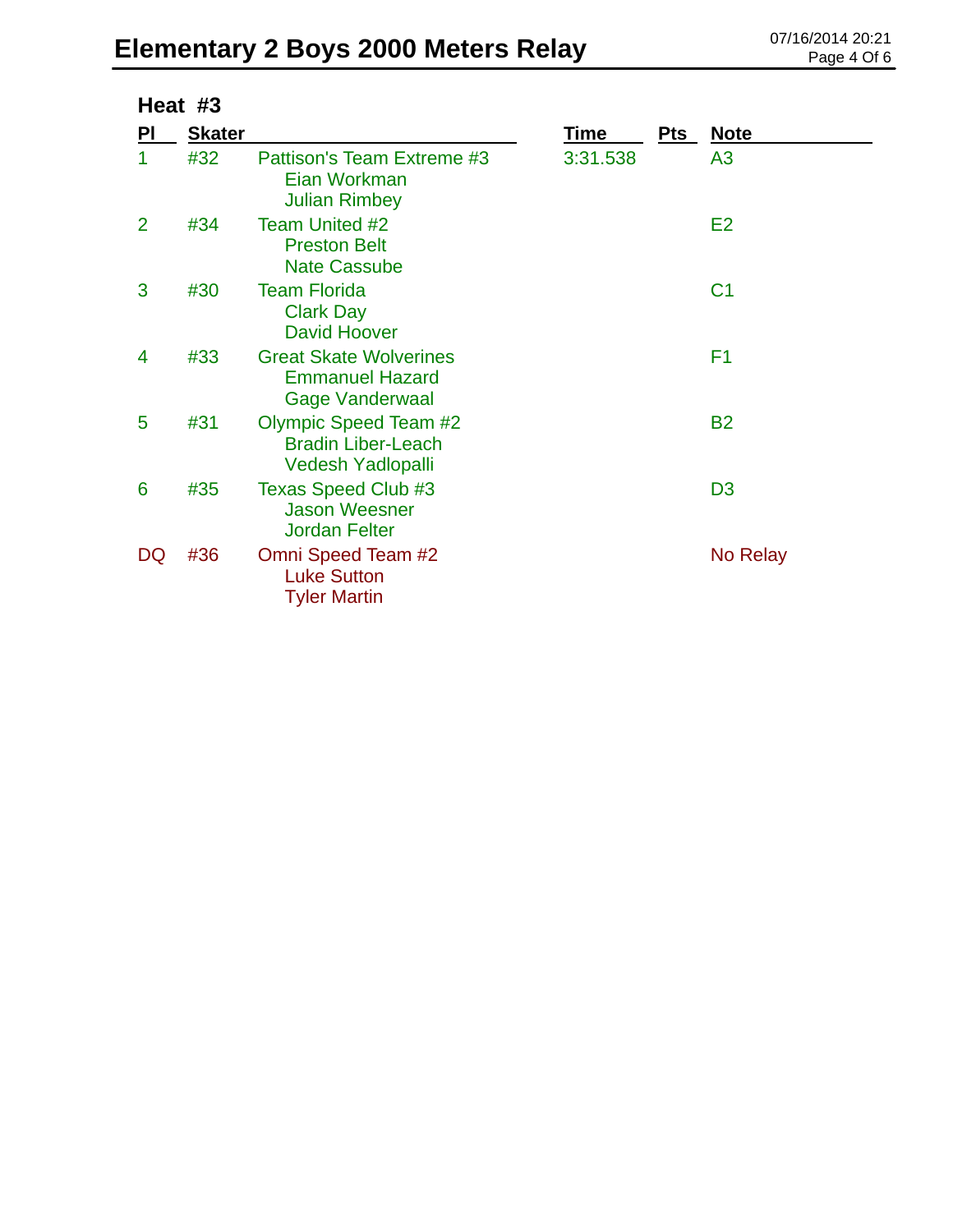## **Semifinals #1**

| PI             | <b>Skater</b> |                                                                                 | Time     | <b>Pts</b> | <b>Note</b> |
|----------------|---------------|---------------------------------------------------------------------------------|----------|------------|-------------|
|                | #1            | <b>Pattison's Team Extreme</b><br><b>Isaiah Watkins</b><br><b>Marcus Howard</b> | 3:29.181 |            |             |
| $\overline{2}$ | #11           | Auburn Speed Team #2<br><b>Patrick Konecny</b><br><b>Christopher Koencny</b>    |          |            |             |
| 3              | #10           | <b>Fast Forward Racing</b><br><b>Nicholas Huff</b><br><b>Noah Whitney</b>       |          |            |             |
| 4              | #2            | Stardust #2<br><b>Ayden Glover</b><br><b>Chase Thompson</b>                     |          |            |             |
| 5              | #5            | <b>Texas Speed Club</b><br>Diangelo Dodson<br><b>Trey Tinsley</b>               |          |            |             |
| 6              | #9            | Piedmont Speed Team #3<br><b>Bryson Lawrie</b><br><b>Isaiah Jimenez</b>         |          |            |             |